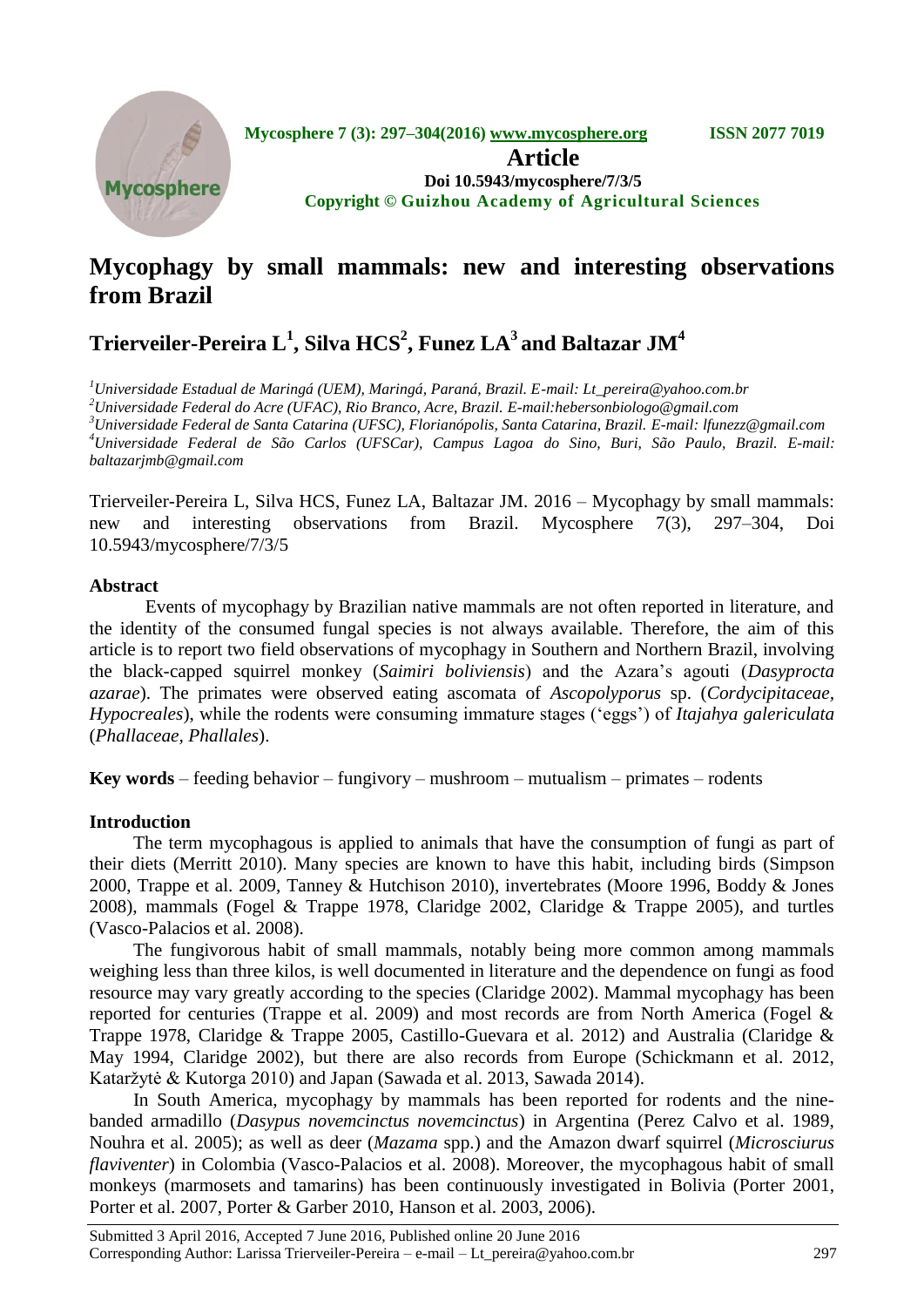In Brazil, the consumption of fungi by native mammals has been reported a few times. Nevertheless, the name of the fungal species is not always available. For example, Peres (1993) reported that Amazonian tamarins of the genus *Saguinus* had "bracket fungi" as part of their diets, and Correa et al. (2000) stated that *Callithrix aurita* (buffy-tufted-ear marmoset) could spend up to 19% of their feeding time consuming fungi, but fungal species names were not mentioned.

Many studies regarding mammals and mycophagy involve sequestrate, hypogeous species, which lack mechanisms of spore discharge and are dependent upon external vectors to disperse their spores. Therefore, it has been shown that mycophagy is not only important for these mammals as a food source, but it is also important for forest ecosystems, since the process distributes mycorrhizal fungi to new tree roots and indirectly influence vegetation succession (Trappe et al. 2009, Schickmann et al. 2012). Epigeous basidiomata (e.g., mushrooms, stinkhorns, bracket fungi) are very diverse and abundant in forest environments; however, they have received much less attention than those hypogeous fungi consumed by mammals (Castillo-Guevara et al. 2012).

Different methodologies have been used to investigate the mycophagous diet of small mammals, including analysis of stomach contents and fecal pellets, feeding experiments and controlled feeding trials, and more rarely, fortuitous field observations (Fogel & Trappe 1978, Colgan et al. 1997). Here we report two different events of fungivorous behavior involving primates and rodents observed in the field in order to improve the knowledge about mycophagy by Brazilian mammals.

## **Materials & Methods**

#### *Observation areas*

Present reports are based on direct observation of fungivorous behavior. Events were observed in Northern and Southern Brazil (Fig. 1).

The first observation was made in the Catuaba Experimental Farm (10°4'36"S, 67°37'0"W), which belongs to the Federal University of Acre (UFAC). This farm is located in the municipality of Senador Guimard, (State of Acre) and has an area of ca. 850 ha, most of which of original Amazon Forest or secondary forest under natural recovery. Most common trees and palm species found in the area are *Allophylus floribundus* Radlk., *Bertholletia excelsa* O. Berg, *Carapa guianensis* Aubl., *Couratari* sp., *Euterpe precatoria* Mart., *Quararibea guianensis* Aubl., *Rinoreocarpus ulei* Aubl. and *Tetragastris altıssima* (Aubl.) Swart*.* Also, there are several spots of open forest dominated by the native bamboo *Guadua weberbaueri* Pilg. (Silveira 2005, Duarte 2006, Costa et al. 2012).



**Fig. 1** – Field observation sites. A. City of Senador Guimard, State of Acre. B. City of Blumenau, State of Santa Catarina. Map modified from https://www.wikipedia.org/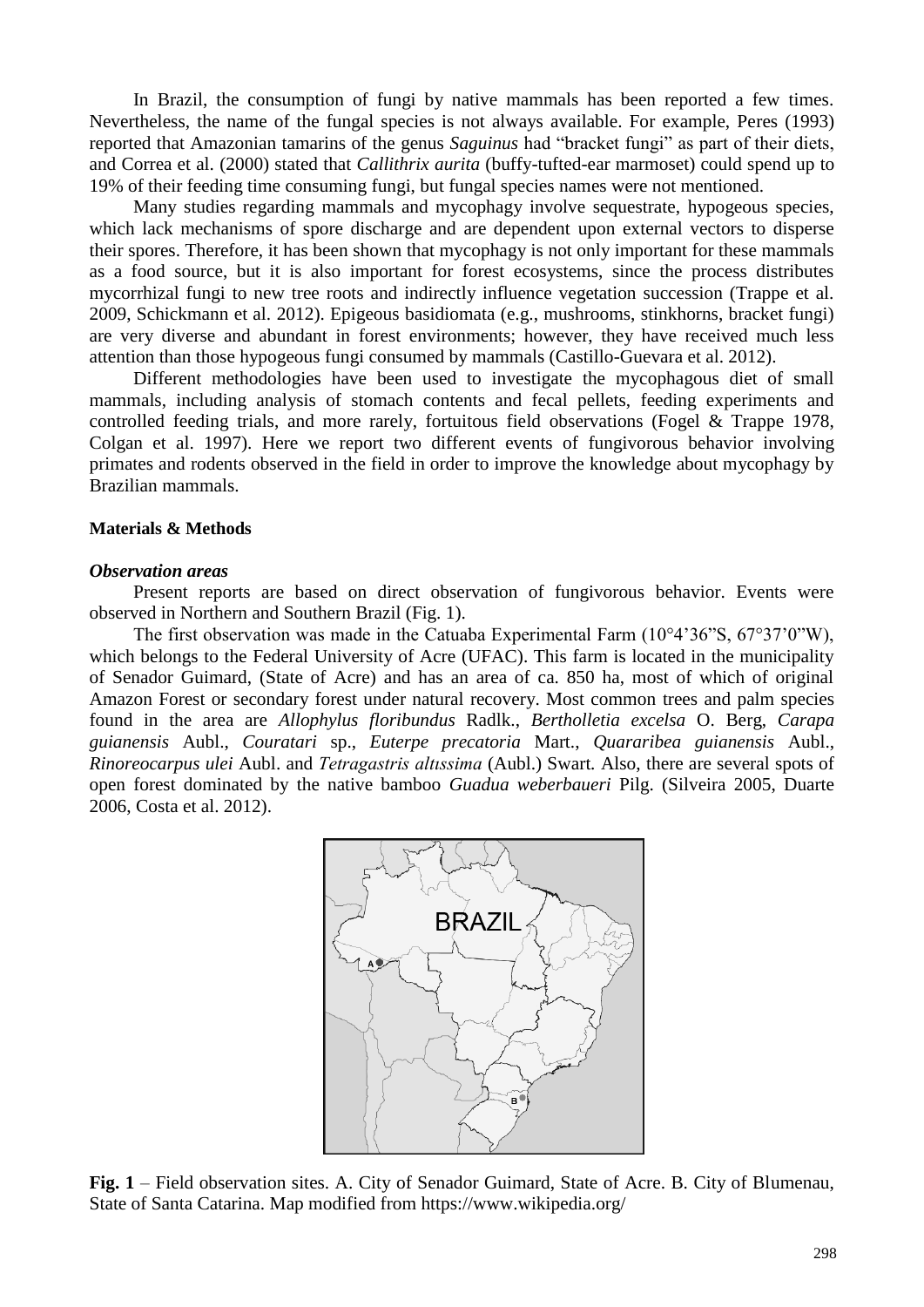The second observation was made in the city of Blumenau  $(26^{\circ}54^{\circ}32^{\circ}S, 49^{\circ}4^{\circ}20^{\circ}W)$ , State of Santa Catarina, which is situated in the Atlantic Forest Biome. The place where the observation occurred is under natural recovery and is dominated by the trees and palm species *Alchornea glandulosa* Poepp., *Campomanesia reitziana* D. Legrand, *Eugenia brasiliensis* Lam., *Euterpe edulis* Lam. and *Psychotria velloziana* Lam.

### *Taxonomic identification*

Mammal species were identified by zoologists from the Federal University of Acre and Federal University of Santa Catarina. All data collection was non-invasive and animals were not captured for this study. Fungal species were photographed and identified following traditional methods of taxonomy of macrofungi based on field experience and taxonomic literature (Möller 1895, 1901, Miller & Miller 1988, Trierveiler-Pereira 2015). Immature stages of *Phallales* were kept in a moist chamber until basidiomata were completely expanded.

# **Results**

# *Primates and ascomycetes*

During a study involving the feeding habits of *Saimiri boliviensis* (common names: blackcapped squirrel monkey and Bolivian squirrel monkey) (Fig. 2A) accomplished 2012 in the Brazilian Amazon Forest, a group of about eight individuals was observed at the end of the day foraging on native bamboo (*Guadua weberbaueri*) (Fig. 2B). The monkeys were removing from the substrata small ascomata of *Ascopolyporus* spp. (Fig. 2C–D), an ascomycete species which is parasitic on scale insects that, in turn, are parasitic on the bamboo.

The fungal species are morphological similar to *A. polyporoides* Möller and *A. polychrous* Möller, but since the ascomata were not examined microscopically, we cannot assert their identities. This feeding behavior was observed during the dry season in the Amazon (May-September), when there is scarcity of fruits. As a consequence, these small monkeys would search for fungi as an alternative food source.

### *Rodents and basidiomycetes*

For at least five years it has been observed in the same area in Blumenau that some individuals of *Dasyprocta azarae* (common name: Azara"s agouti) (Fig. 3A) have a voracious appetite for small, light-colored, gelatinous spheres that appear on the ground. The agoutis arrive in the early morning and/or at the end of the day and dig through the litter fall, searching for the spheres. The spheres, which are immature fungal fruiting bodies, would always grow at the same location during spring and summer (September-March), without completing their development since the agoutis would decimate them before they could finish the expanding process. The agoutis show a preference for the larger spheres, eating the inner contents and leaving the external, gelatinous layer.

After keeping some of these immature fungi in a moist chamber (April/2012), it was discovered that they developed into the basidiomata of *Itajahya galericulata* Möller (Fig. 3B).

## **Discussion**

*Saimiri* monkeys are mainly frugivores, but they can also complement their diet with insects (Baldwin & Baldwin 1988). Here we report for the first time that *S. boliviensis* also have fungi as an alternative food source during the dry-season in the Brazilian Amazon, when fruits are not abundant.

Nearly 60 species of primates are known to have mycophagous behaviour (Sawada 2014), however, most of them spend less than 5% of their feeding time consuming fungi (Hanson et al. 2003). Some species, such as *Callithrix aurita*, could spend up to 19% of their feeding time consuming fungi (Correa et al. 2000). Hilário & Ferrari (2010) observed that the diet of the Brazilian buffy-headed marmoset (*Callithrix flaviceps*) is highly dependent on fungal resources,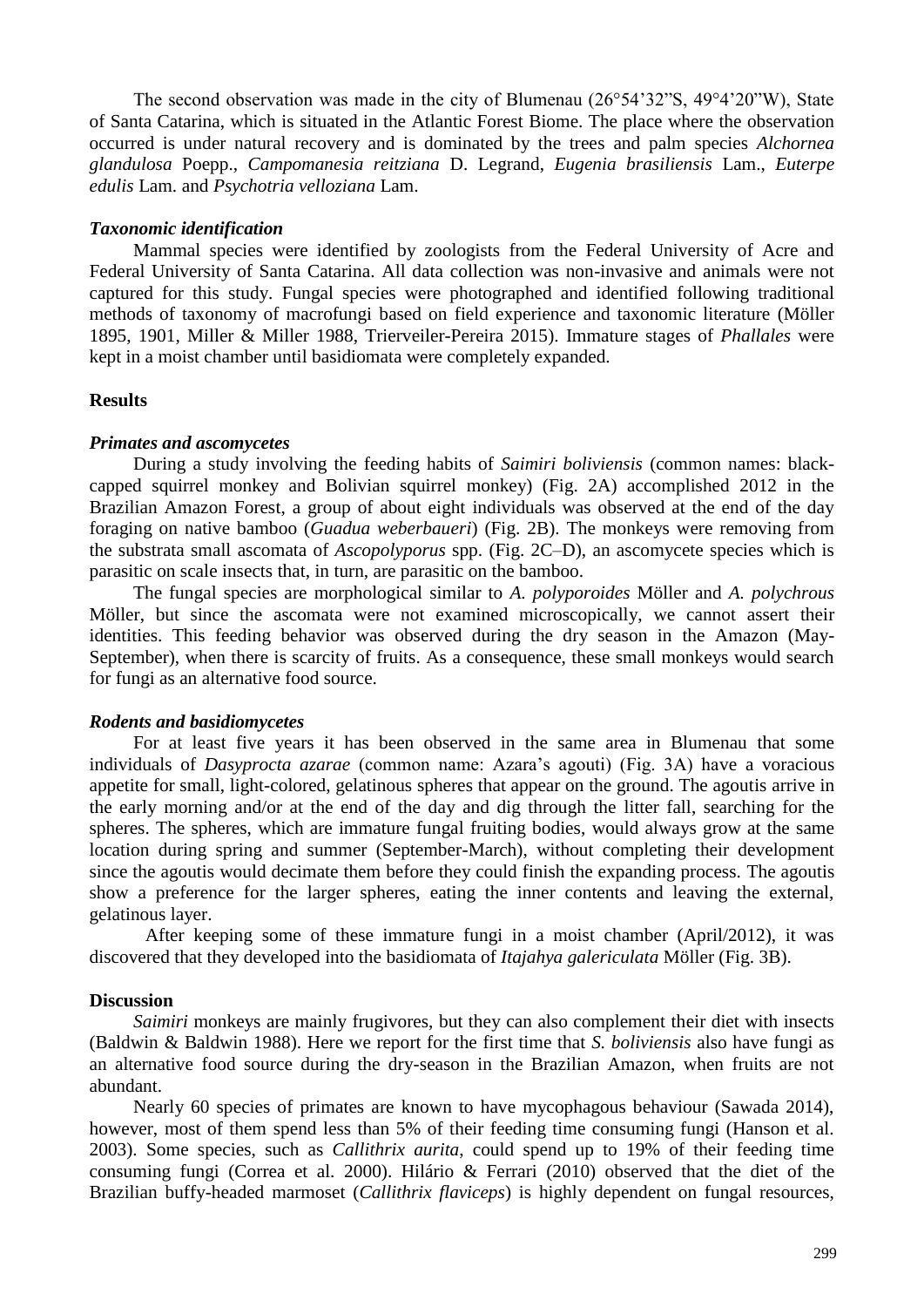and marmosets would consume two different *Clavicipitaceae* species, identified by the authors as *Mycocitrus* spp.

Goeldi"s monkey (*Callimico goeldii*) also has a diet largely dependent on fungal ascomata and basidiomata (feeding time on fungi may reach 63%) of a few species: *Auricularia auricula* (L.) Underw., *A. delicata* (Mont. ex Fr.) Henn., *Ascopolyporus polyporoides* and *A. polychrous* (Hanson et al. 2003, 2006, Porter 2001). On the other hand, it has been reported that Japanese macaques (*Macaca fuscata yakui*) consume up to 67 different fungal species (Sawada et al. 2013).

*Ascopolyporus* spp. and other members of *Clavicipitaceae* seem to be a common fungal food source for several species of small monkeys of the New World (e.g., *S. boliviensis, C. flaviceps, C. goeldii*). Further studies are necessary to discover if *S. boliviensis* also consumes other species or if its fungal ingestions are restricted to *Ascopolyporus* spp.



**Fig. 2A**. – *Saimiri boliviensis* on native bamboo (*Guadua weberbaueri).* **B**. *Saimiri boliviensis* foraging on bamboo. **C–D**. Ascomata of *Ascopolyporus*. Photograph A by Tomaz Nascimento de Melo, B–D by Heberson Cristiano S. Silva.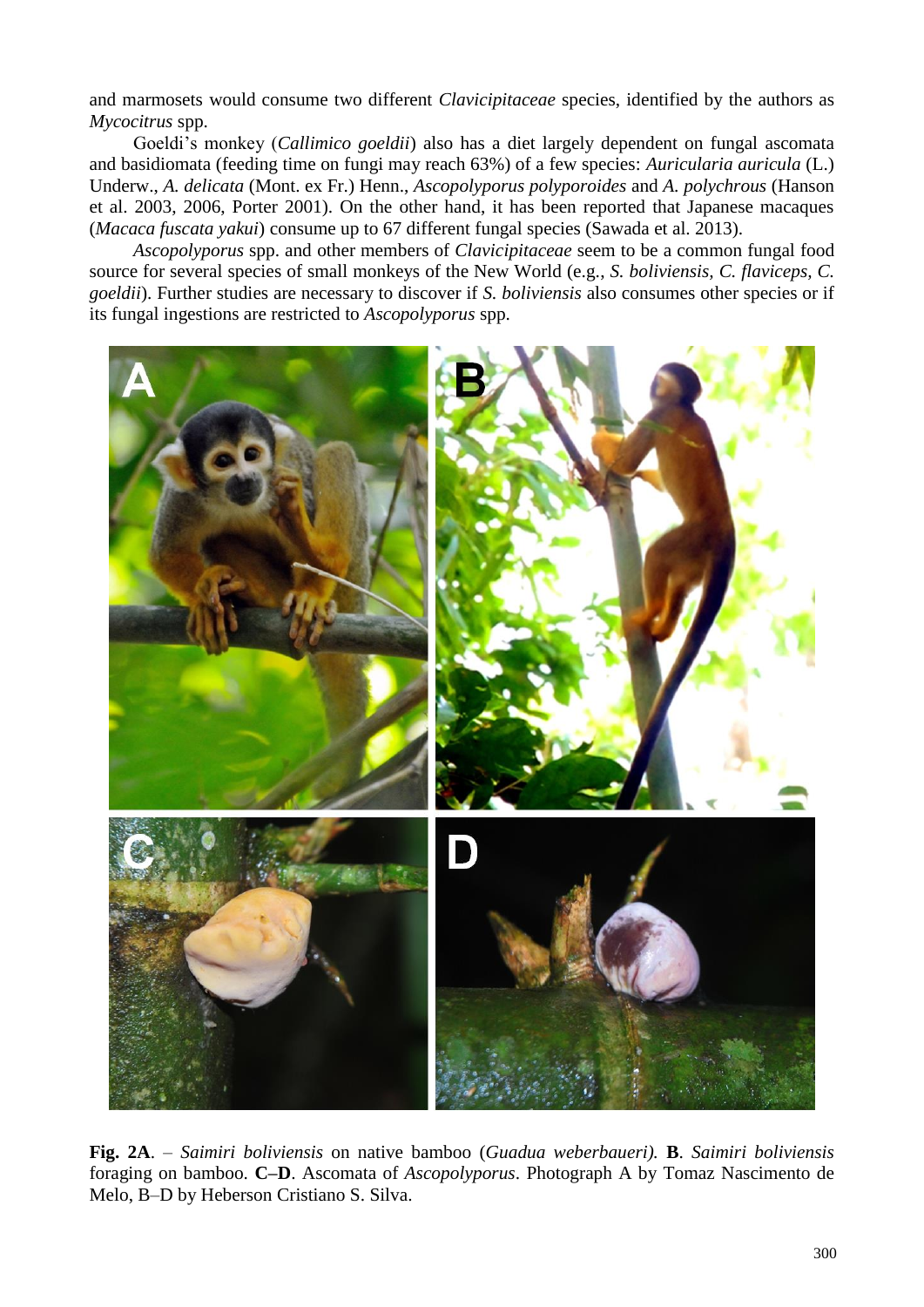Agoutis are forest-dwelling animals that in Brazil could appear in urban areas and become comfortable with the human presence. They are known for being frugivores, feeding on fruits, leaves, seeds, nuts, and roots (Catzeflis et al. 2008, Kaiser et al. 2011). In Blumenau, it was observed that the agoutis would return every year to the same place, expecting to find the phalloid"s eggs. It would be interesting to investigate if *I. galericulata* is associated with *Jacaranda puberula*  Cham., a tree that is present in this area, since in Africa it was observed occurring in association with the tree *Jacaranda mimosifolia* D. Don (Marincowitz et al. 2015).

In Mexico, Estrada Croker & Naranjo Piñera (1998) documented events of mycophagy involving *Dasyprocta mexicana* (Mexican agouti), which can consume up to 10 different fungal species of *Agaricales*, *Aphyllophorales* and *Auriculariales*. According to Fogel & Trappe (1978), several epigeous fungal species are known to be consumed by rodents, including members of the genera *Amanita*, *Clitocybe*, *Mycena*, *Paxillus*, *Polyporus*, and *Sparassis*, although most records are from rodents eating hypogeous, truffle-like fungi (Maser et al. 1978, Claridge 2002, Vernes & McGrath 2009, Schickmann et al. 2012). This appears to be the first known report of a rodent consuming a phalloid species.



**Fig. 3A**. – Azara"s agouti foraging*.* **B**. Expanded basidiome of *Itajahya galericulata* Möller. Photographs by Luís A. Funez.

Major reviews on mycophagy by mammals (Fogel & Trappe 1978, Claridge & May 1994) do not report the consumption of phalloid fungi, but Sawada et al. (2013) observed that Japanese macaques consume *Phallus impudicus* L.. In Australia, it was observed that the red-necked wallaby (*Macropus rufogriseus*) can consume basidiomata of *Ileodictyon gracile* Berk. (Fig. 4), although it hasn't yet been documented in literature, e.g., by Claridge & May (1994).

Basidiospores of *Phallales* are well known to be dispersed by insects and other arthropods (Hosaka & Uno 2012). When expanded, basidiomata usually emit a strong, fetid odor that attracts flies, beetles and ants (Nouhra & Dominguéz de Toledo 1994). Sometimes the attack of insects on these fungi is so intense that they can destroy the basidiomata within a few hours. Possibly because of the attack of insects, it"s rare to witness mammals eating phalloid fungi.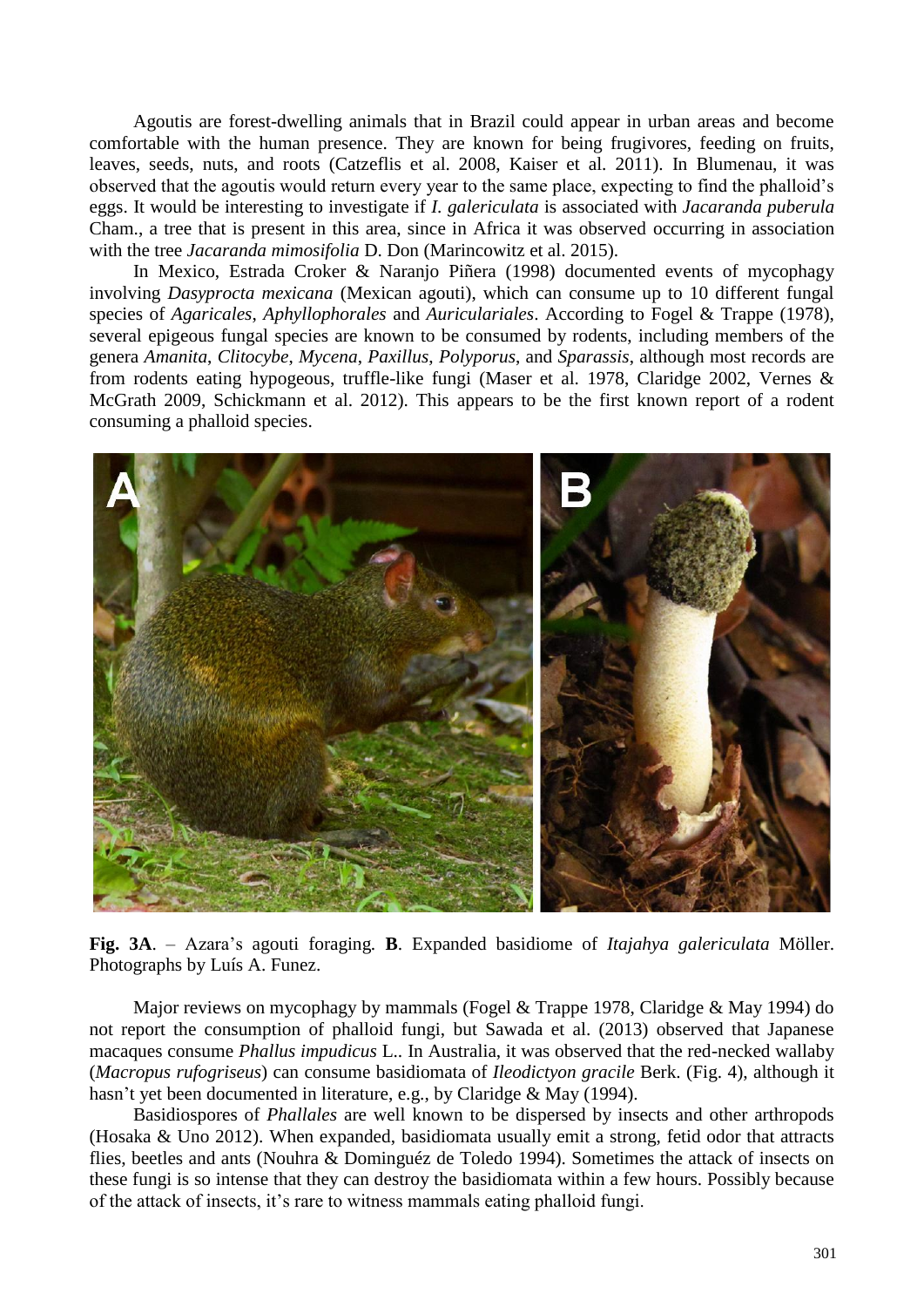Moreover, many records of mycophagy are based on fecal composition, instead of direct observation, and spores of *Phallales* are not documented from animal feces (Hosaka et al. 2006). Perhaps this is because the spores of truffle-like fungi consumed by mammals are usually large, pigmented, ornamented and therefore they are easier to identify, unlike phalloid basidiospores, which are mainly small, hyaline and smooth (Trierveiler-Pereira et al. 2014).



**Fig. 4** – Red-necked wallaby examining and eating a basidiome of *Ileodictyon gracile* Berk., in Girraween National Park, Queensland, Australia. Photographs by Melanie Cook.

Mycophagy can be categorized according to the dependence on ascomata and basidiomata for nourishment: obligate, preferential, casual or opportunistic and accidental (Claridge & Trappe 2005). In our study, it has been observed that both primates and rodents have ingested fungi as opportunists and most likely their diets do not depend on ascomata and basidiomata.

Future studies involving zoologists, ecologists, and mycologists, such as detailed feeding and foraging data, are desired to better understand the mycophagous behaviours reported here and to estimate how significant the fungal species are for the diet of these Brazilian mammals.

# **Acknowledgements**

We would like to thank Tomaz Nascimento de Melo and Melanie Cook for photographs, and Hugo B. Mozerle for his inputs on agoutis' species. Vanessa Ryan is acknowledged for the wallaby species identification and corrections on the manuscript. HCS Silva acknowledges Dr. Armando Muniz Calouro and CNPq for his PIBIC scholarship.

### **References**

- Baldwin JD, Baldwin JI. 1988 The squirrel monkeys, genus *Saimiri*. In: Mittermeier RA, Rylands AB, Coimbra-Filho AF, Fonseca GAB (eds.) Ecology and behavior of Neotropical primates. World Wildlife Fund, Washington DC, pp. 277–330.
- Boddy L, Jones TH. 2008 Interaction between *Basidiomycota* and invertebrates. In: Boddy L, Frankland JC, Van West P (eds.) Ecology of saprotrofic *Basidiomycetes*. Academic Press, London, pp. 155–180.
- Castillo-Guevara C, Lara C, Pérez G. 2012 Micofagia por roedores en un bosque templado del centro de México. Revista Mexicana de Biodiversidad 83, 772–777.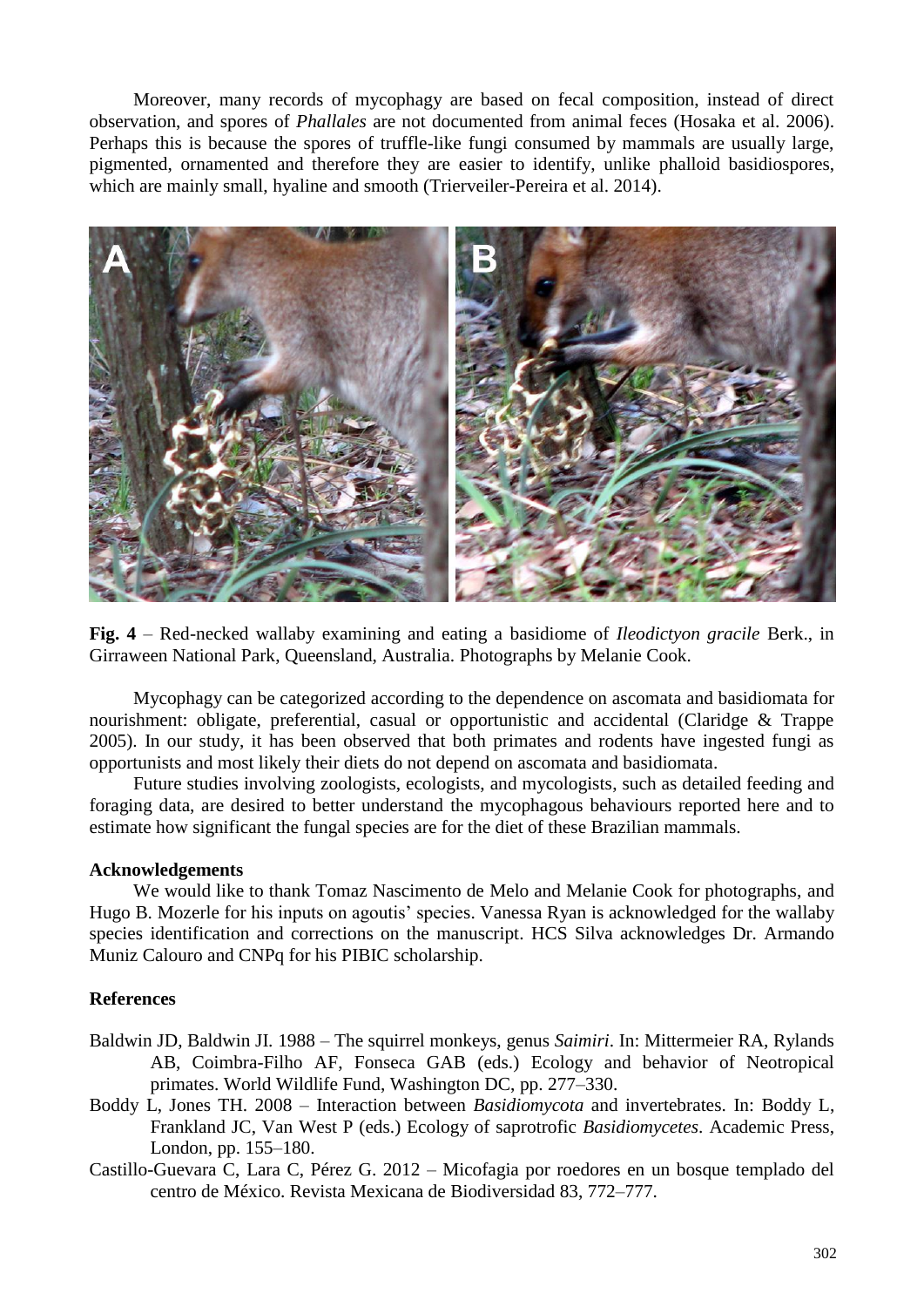- Catzeflis F, Patton J, Percequillo A, Bonvicino C, Weksler M. 2008 *Dasyprocta azarae*. The IUCN Red List of Threatened Species 2008, e.T6278A12595062. http://dx.doi.org/10.2305/IUCN.UK.2008.RLTS.T6278A12595062.en. [accessed 16 March 2016].
- Claridge AW, May TW. 1994 Mycophagy among Australian mammals. Australian Journal of Ecology 19, 251–275.
- Claridge AW, Trappe JM. 2005 Sporocarp mycophagy: nutritional, behavioral, evolutionary, and physiological aspects. In: Dighton J, White JF, Oudemans P (eds.) The fungal community. Its organization and role in the ecosystem, 3rd ed. CRC Press, Boca Raton, pp. 599–611.
- Claridge AW. 2002 Ecological role of hypogeous ectomycorrhizal fungi in Australian forests and woodlands. Plant and Soil 244, 291–305.
- Colgan W, Carey AB, Trappe JM. 1997 A reliable method of analyzing dietaries of mycophagous small mammals. Northwestern Naturalist 78, 65–69.
- Correa HKM, Coutinho PEG, Ferrari SF. 2000 Between-year differences in the feeding ecology of highland marmosets (*Callithrix aurita* and *Callithrix aviceps*) in southeastern Brazil. Journal of Zoology 252, 421–427.
- Costa SG, Morato EF Salimon CI. 2012 Densidade de bambu e estrutura populacional de duas espécies arbóreas pioneiras em florestas secundárias de diferentes idades em um remanescente florestal, Acre. Scientia Forestalis 40(95), 363–374.
- Duarte AF. 2006 Aspectos da climatologia do Acre, Brasil, com base no intervalo 1971 2000. Revista Brasileira de Meteorologia 21(3b), 308–317.
- Estrada Croker JC, Naranjo Piñera EJ. 1998 Ecología del agutí mexicano (*Dasyprocta mexicana*) en El Zapotal, Chiapas Instituto de Historia Natural del Estado de Chiapas. Departamento de Información para la Conservación. Informe final SNIB-CONABIO proyecto No. G020, México D.F.
- Fogel R, Trappe JM. 1978 Fungus consumption (mycophagy) by small mammals. Northwest Science 52(1), 1–31.
- Hanson A, Hall M, Porter L, Lintzenich B. 2006 Composition and nutritional characteristics of fungi consumed by *Callimico goeldii* in Pando, Bolivia. International Journal of Primatology 27(1), 323–346.
- Hanson AM, Hodge KT, Porter LM. 2003 Mycophagy among primates. Mycologist 17(1), 6–10.
- Hilário RR, Ferrari SF. 2010 Feeding ecology of a group of buffy-headed marmosets (*Callithrix flaviceps*): fungi as a preferred resource. American Journal of Primatology 72 (6), 515–521.
- Hosaka K, Bates ST, Beever RE, Castellano MA, Colgan W, Domínguez LS, Nouhra ER, Geml J, Giachini AJ, Kenney SR, Simpson NB, Spatafora JW, Trappe JM. 2006 – Molecular phylogenetics of the gomphoid-phalloid fungi with an establishment of the new subclass *Phallomycetidae* and two new orders. Mycologia 98(6), 949–959.
- Hosaka K, Uno K. 2012 A preliminary survey on larval diversity in mushroom fruit bodies. Bulletin of the National Museum of Natural Science, Series B 38(3), 77–85.
- Kaiser SK, Margarido TCC, Fischer ML. 2011 Avaliação do comportamento de cutias Dasyprocta azarae e Dasyprocta leporina (Rodentia: Dasyproctidae) em cativeiro e semicativeiro em parques urbanos de Curitiba, Paraná, Brasil. Revista de Etologia 10(2), 68–82.
- Kataržytė M, Kutorga E. 2010 Small mammal mycophagy in hemiboreal forest communities of Lithuania. Central European Journal of Biology 6(3), 446–456.
- Marincowitz S, Coetzee MPA, Wilken PM, Wingfield BD, Wingfield MJ. 2015 Phylogenetic placement of *Itajahya*: An unusual Jacaranda fungal associate. IMA Fungus 6(2), 257–262.
- Maser C, Trappe JM, Ure DC. 1978 Implications of small mammals mycophagy to the management of Western Coniferous Forests. Transactions of the 43rd North American Wildlife and Natural Resources Conference. Wildlife Management Institute, Washington D.C., pp. 78–88.
- Merritt JF. 2010 The biology of small mammals. The Johns Hopkins University Press, Baltimore.